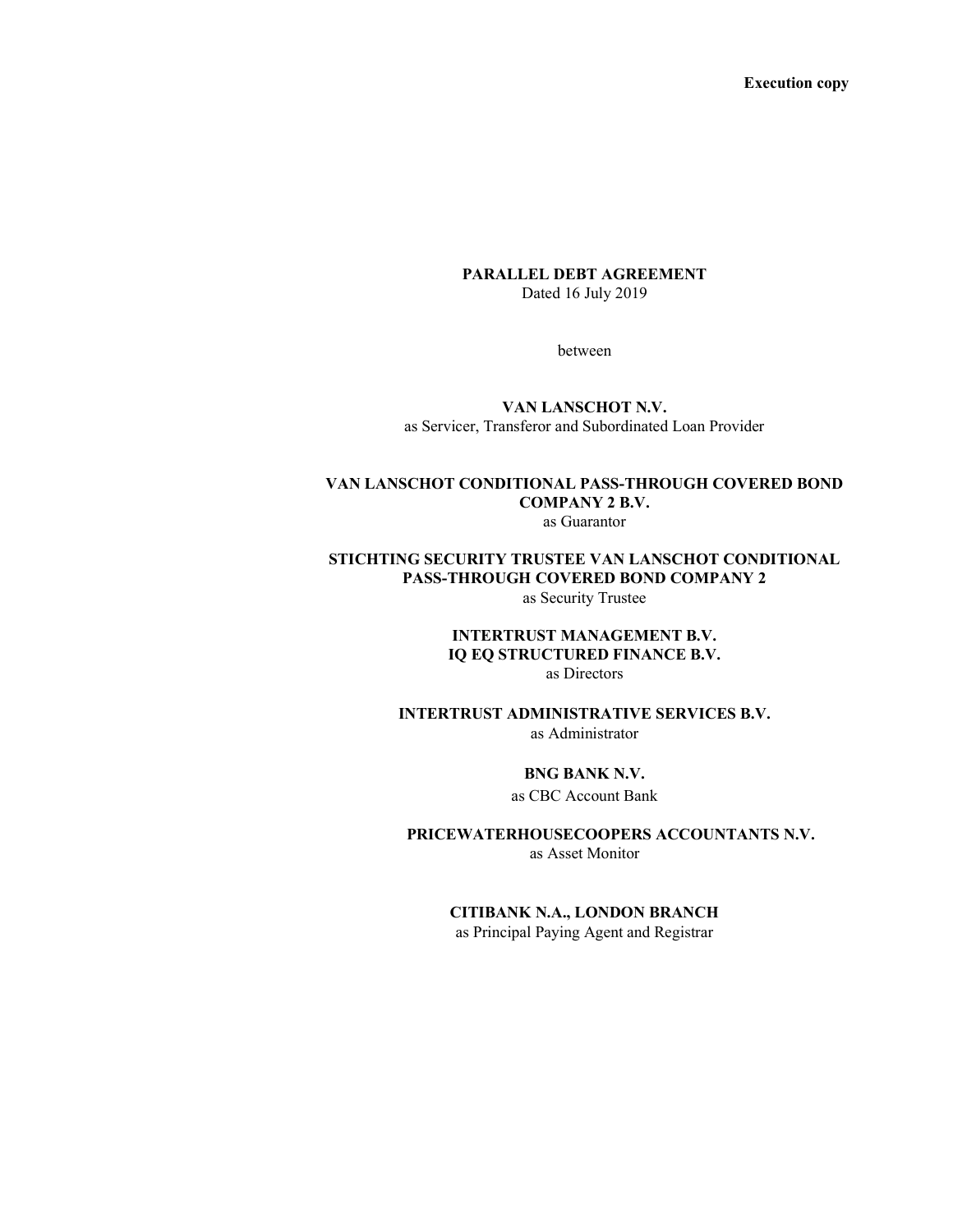# TABLE OF CONTENTS

#### Clause Page

| 3. |                                                                         |  |
|----|-------------------------------------------------------------------------|--|
| 4. | Subordination, enforcement, limited recourse, non-petition, no set-off8 |  |
|    |                                                                         |  |
|    |                                                                         |  |
|    |                                                                         |  |
|    |                                                                         |  |
|    |                                                                         |  |

# Schedule : Confirmation Letter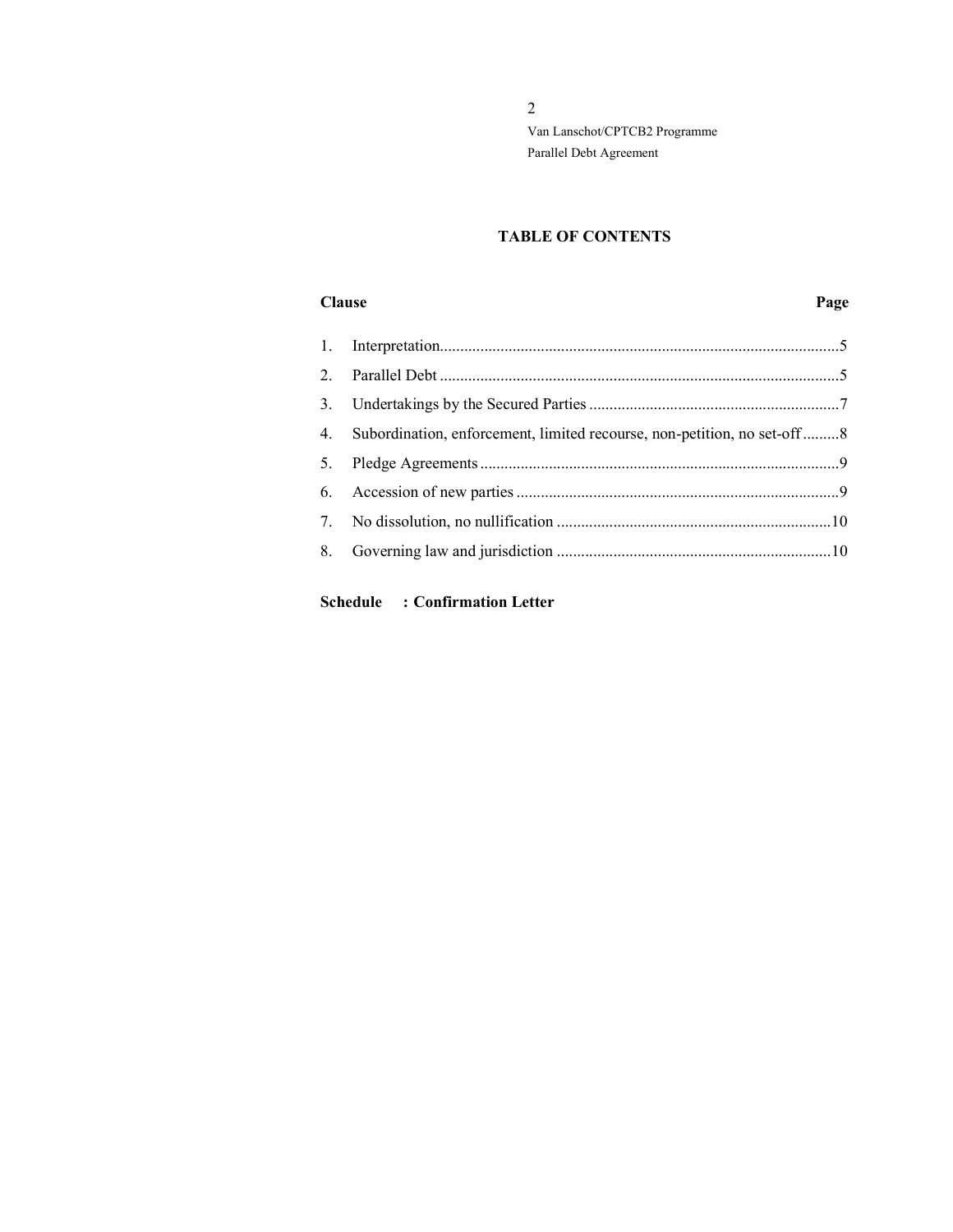THIS PARALLEL DEBT AGREEMENT is dated 16 July 2019 and made between:

- 1. **VAN LANSCHOT N.V.**, a public company with limited liability (naamloze vennootschap) organised under the laws of the Netherlands and established in 's-Hertogenbosch, the Netherlands;
- 2. VAN LANSCHOT CONDITIONAL PASS-THROUGH COVERED BOND COMPANY 2 B.V., a private company with limited liability (besloten vennootschap met beperkte aansprakelijkheid) organised under the laws of the Netherlands and established in Amsterdam, the Netherlands;
- 3. STICHTING SECURITY TRUSTEE VAN LANSCHOT CONDITIONAL PASS-THROUGH COVERED BOND COMPANY 2, a foundation (stichting) organised under the laws of the Netherlands and established in Amsterdam, the Netherlands;
- 4. INTERTRUST MANAGEMENT B.V., a private company with limited liability (besloten vennootschap met beperkte aansprakelijkheid) organised under the laws of the Netherlands and established in Amsterdam, the Netherlands;
- 5. IQ EQ STRUCTURED FINANCE B.V., a private company with limited liability (besloten vennootschap met beperkte aansprakelijkheid) organised under the laws of the Netherlands and established in Amsterdam, the Netherlands;
- 6. INTERTRUST ADMINISTRATIVE SERVICES B.V., a private company with limited liability (besloten vennootschap met beperkte aansprakelijkheid) organised under the laws of the Netherlands and established in Amsterdam, the Netherlands;
- 7. BNG BANK N.V., a public company with limited liability (naamloze vennootschap) organised under the laws of the Netherlands and established in the Hague, the Netherlands;
- 8. PRICEWATERHOUSECOOPERS ACCOUNTANTS N.V., a public limited liability company (naamloze vennootschap) organised under the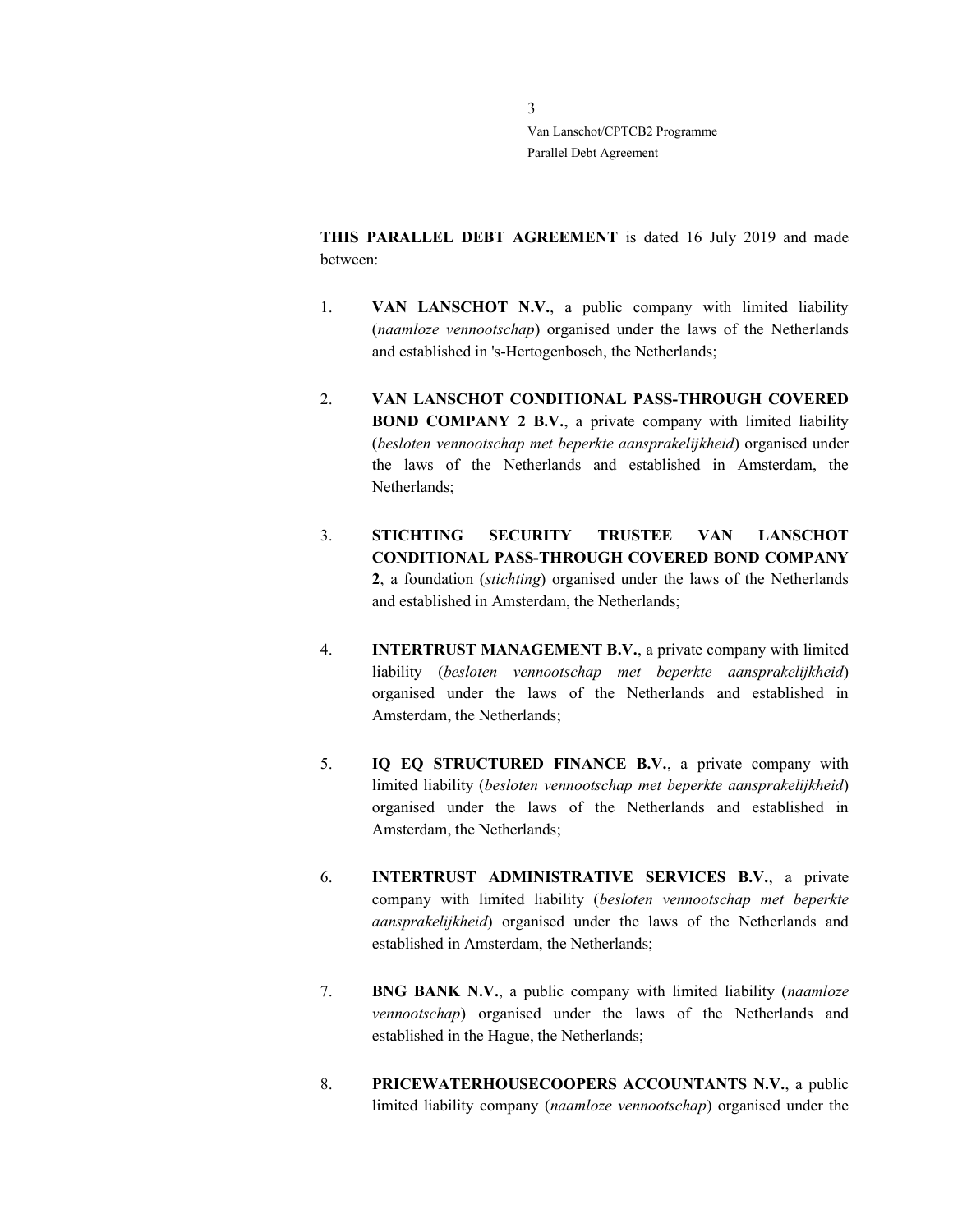> laws of the Netherlands, and established in Amsterdam, the Netherlands; and

9. CITIBANK, N.A., LONDON BRANCH, a New York banking corporation acting out of its London Branch whose address is at Citigroup Centre, Canada Square, Canary Wharf, London E14 5LB, United Kingdom.

#### WHEREAS:

- A. The Security Trustee acts pursuant to the Trust Deed as trustee for the Secured Parties.
- B. The Trust Deed provides that the CBC and the Security Trustee will enter into a parallel debt agreement for the benefit of the Secured Parties for all amounts which the CBC will owe to the Secured Parties under or in connection with certain Transaction Documents.
- C. The CBC has agreed to undertake to vest a right of pledge (a) on the Mortgage Receivables and the Beneficiary Rights relating thereto immediately after the transfer thereof to the CBC and (b) over all rights of the CBC under or in connection with (i) the Guarantee Support Agreement, (ii) the Servicing Agreement, (iii) the Administration Agreement, (iv) any Swap Agreement(s), (v) the Asset Monitor Appointment Agreement, (vi) the CBC Account Agreement (other than the Swap Collateral Account), (vii) the CBC Transaction Account and, if opened by the CBC Account Bank, any new CBC account, in favour of the Security Trustee as security for the Security Trustee Secured Liabilities, (viii) the Management CBC Agreement, (ix) the Agency Agreement, (x) the Subordinated Loan Agreement and (xi) the Asset Monitoring Agreement.
- D. The CBC has agreed to undertake to vest a right of pledge or such other appropriate first ranking security interest in favour of the Security Trustee on any Transferred Assets transferred to the CBC, other than the Mortgage Receivables and the Beneficiary Rights relating thereto, on the relevant Transfer Date.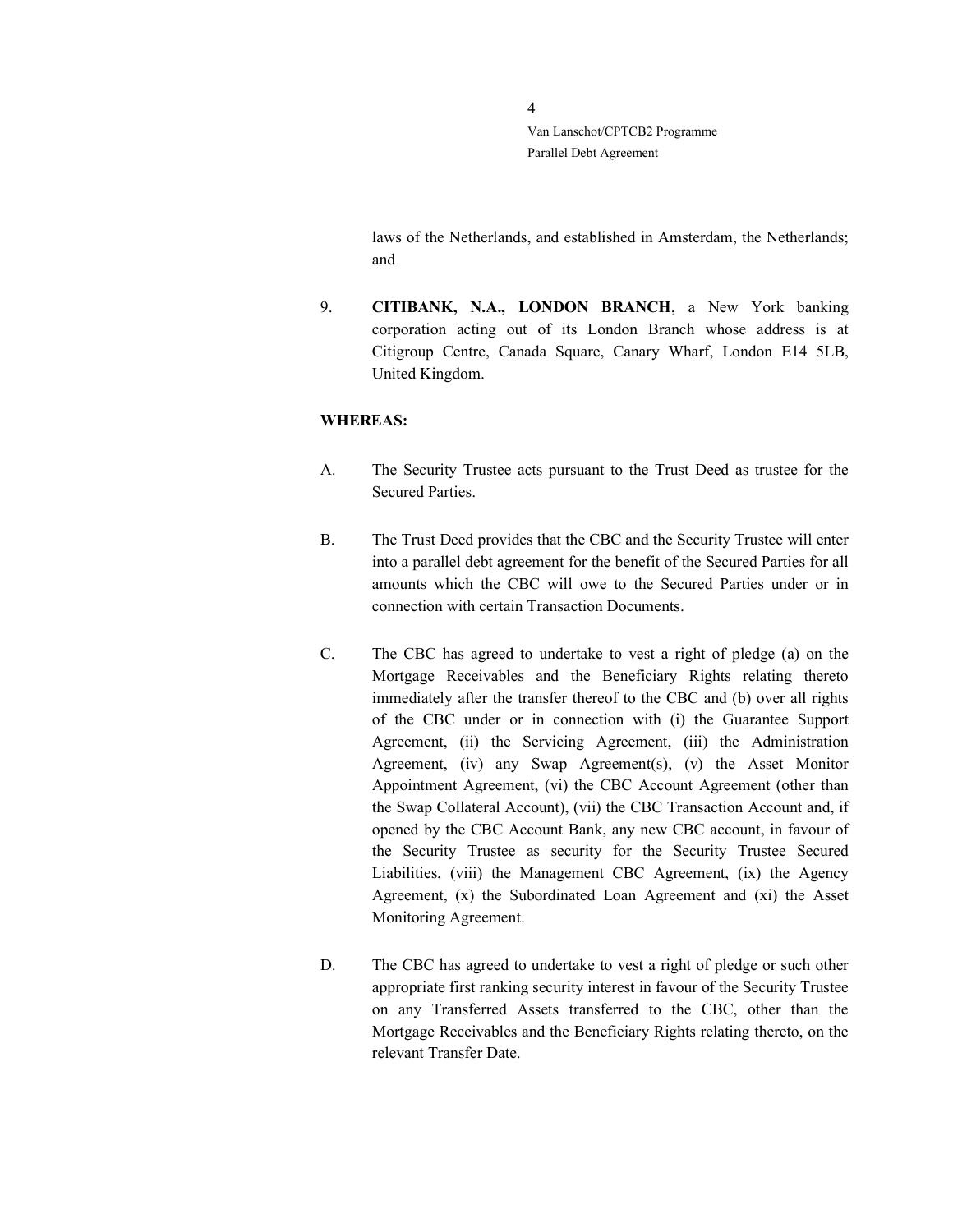#### IT IS AGREED as follows:

#### 1. INTERPRETATION

- 1.1 In this Agreement (including its recitals), except insofar as the context otherwise requires, words, expressions and capitalised terms used herein and not otherwise defined or construed herein shall have the same meanings as defined or construed in the master definitions agreement dated the date hereof and signed by, amongst others, the parties to this Agreement, as the same may be amended, restated, supplemented or otherwise modified from time to time (the "Master Definitions Agreement"). The rules of usage and interpretation as set forth in the Master Definitions Agreement and all other agreements and understandings between the parties hereto contained therein shall apply to this Deed, unless otherwise provided herein.
- 1.2 The expression "Agreement" shall herein mean this Parallel Debt Agreement.
- 1.3 This Agreement expresses and describes Netherlands legal concepts in English and not in their original Dutch terms. Consequently, this Agreement is concluded on the express condition that all words, terms and expressions used herein shall be construed and interpreted in accordance with the laws of the Netherlands.

### 2. PARALLEL DEBT

- 2.1 The CBC hereby irrevocably and unconditionally undertakes to pay to the Security Trustee an amount (the "Parallel Debt") equal to the aggregate amount, from time to time, due (verschuldigd) by the CBC (items (a) up to and including (l), hereinafter the "CBC Payment Obligations"):
	- (a) to the Covered Bondholders under the Covered Bonds;
	- (b) as fees or other remuneration to the Directors under the Management Agreements;
	- (c) as fees, costs and expenses to the Administrator under the Administration Agreement and Asset Monitoring Agreement;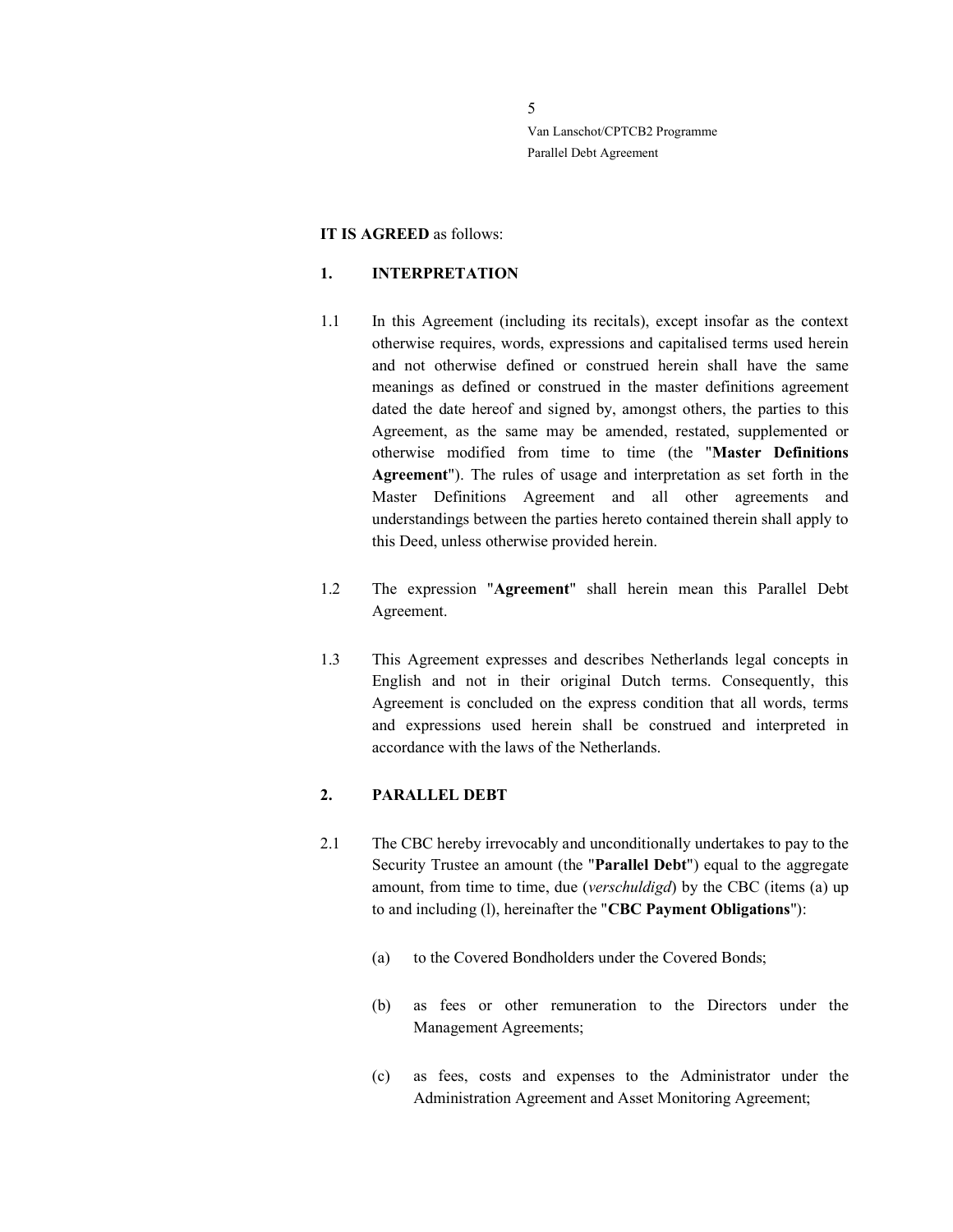- (d) as fees, costs and expenses to the Servicer under the Servicing Agreement;
- (e) as fees, costs and expenses to the Paying Agents and the Registrar under the Agency Agreement;
- (f) as fees, costs and expenses to the Calculation Agents under any Calculation Agency Agreement;
- (g) to the Swap Counterparties under any Swap Agreements;
- (h) as fees, costs and expenses to the Asset Monitor under the Asset Monitor Appointment Agreement;
- (i) to the CBC Account Bank under the CBC Account Agreement; and
- (j) to the Subordinated Loan Provider under the Subordinated Loan Agreement;
- (k) to the Issuer and the Transferors; and
- (l) to such other party designated by the Security Trustee as Secured Party.
- 2.2 The Parallel Debt will be payable in the currency of the relevant CBC Payment Obligations.
- 2.3 The (corresponding part of the) Parallel Debt will become due and payable (opeisbaar) as and when one or more of the CBC Payment Obligations become due and payable.
- 2.4 The CBC and the Security Trustee hereby acknowledge that:
	- (a) the Parallel Debt constitutes an undertaking, obligation and liability of the CBC to the Security Trustee which is separate and independent from, and without prejudice to, the CBC Payment Obligations; and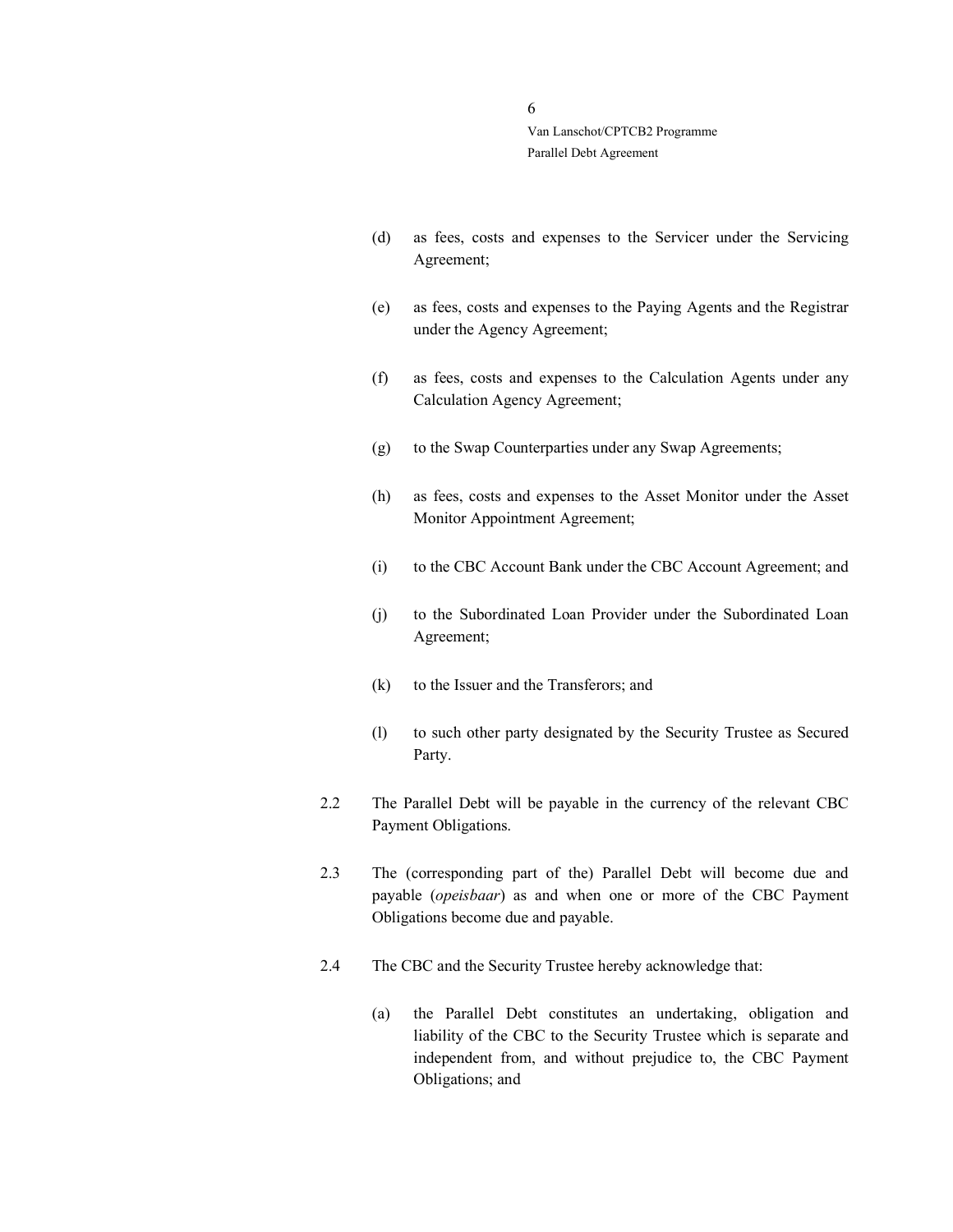- (b) the Parallel Debt represents the Security Trustee's own separate and independent claim (eigen en zelfstandige vordering) to receive payment of the Parallel Debt from the CBC, it being understood, in each case, that pursuant to Clause 2.1 the amount which may become payable by the CBC as the Parallel Debt shall never exceed the total of the amounts which are payable under the CBC Payment Obligations.
- 2.5 To the extent the Security Trustee irrevocably (onherroepelijk) and unconditionally (onvoorwaardelijk) receives any amount in payment of the Parallel Debt, the Security Trustee shall as soon as possible distribute such amount among the Secured Parties in accordance with, until service of a CBC Acceleration Notice, Clause 13 of the Trust Deed and after service of a CBC Acceleration Notice, Clause 14.1 of the Trust Deed. Upon distribution to the Secured Parties by the Security Trustee of any amount irrevocably (onherroepelijk) and unconditionally (onvoorwaardelijk) received in payment of the Parallel Debt of the CBC (the "CBC Received Amount"), the CBC Payment Obligations to the Secured Parties shall be reduced by amounts totalling an amount (the "CBC Deductible Amount") equal to the CBC Received Amount in the manner as if the CBC Deductible Amount was received as a payment of the CBC Payment Obligations on the date of receipt by the Security Trustee of the CBC Received Amount.

#### 3. UNDERTAKINGS BY THE SECURED PARTIES

Each of the Secured Parties insofar such Party is a Party to this Agreement undertakes to:

- (a) pay immediately to the Security Trustee all moneys received or recovered by it by whatever means (including by way of set-off or otherwise) in respect of the Transaction Documents subsequent to a CBC Acceleration Notice, except for (i) payments received in accordance with this Agreement and (ii) the return of any collateral posted by any Swap Counterparty and any Tax Credit in accordance with any Swap Agreement; and
- (b) refrain from any acts towards the Security Trustee which are inconsistent with, or could be deemed to be in violation of, the security given under or pursuant to the Pledge Agreements or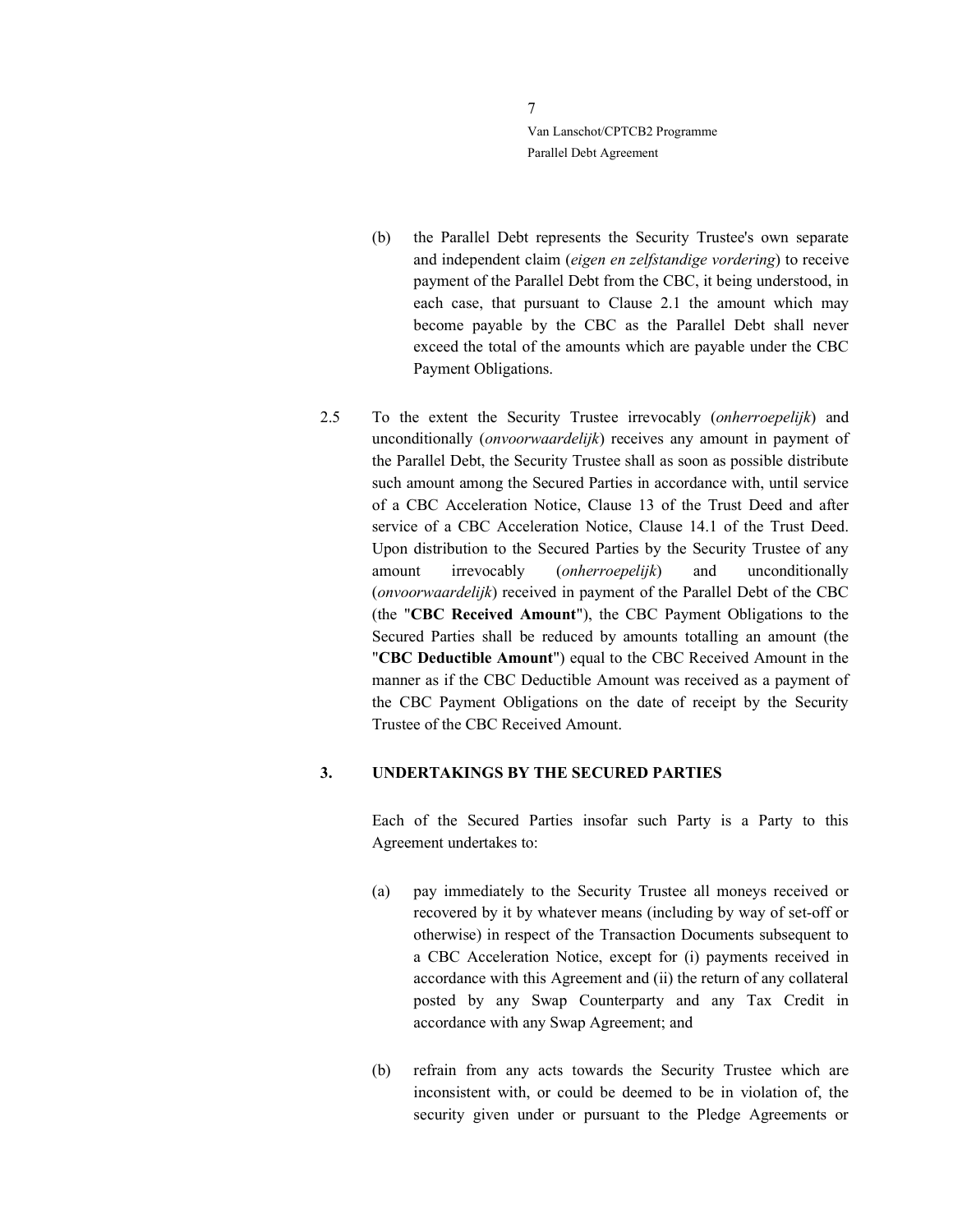> knowingly prejudice the security granted pursuant to the Pledge Agreements, provided that nothing in this Agreement shall be construed as limiting the rights exercisable by the Secured Parties in accordance with the terms of the Transaction Documents to which they are, respectively, a party, subject to the limitations set out in this Agreement and the Trust Deed.

# 4. SUBORDINATION, ENFORCEMENT, LIMITED RECOURSE, NON-PETITION, NO SET-OFF

- 4.1 Each Secured Party insofar such Party is a Party to this Agreement agrees that no amounts under the Transaction Documents shall be due and payable by the CBC or, as the case may be, the Security Trustee, except (i) in accordance with the Trust Deed and (ii) unless and until all amounts required by the Trust Deed to be paid in priority to such amounts have been paid or discharged in full.
- 4.2 Each Secured Party insofar such Party is a Party to this Agreement agrees that only the Security Trustee may enforce the provisions of any of the Transaction Documents, including the security rights created by the Pledge Agreements. None of the Secured Parties shall be entitled to proceed directly against the CBC to enforce the performance of any of the provisions of any of the Transaction Documents, unless the Security Trustee, having become bound to take proceedings as set forth in Clause 10.1 of the Trust Deed, fails to do so within a reasonable period and such failure shall be continuing. If any Secured Party proceeds directly against the CBC, all limitations and restrictions imposed under or by virtue of the Trust Deed or any other Transaction Document on the Security Trustee in relation to the enforcement of rights and availability of remedies, shall also apply mutatis mutandis to such Secured Party.
- 4.3 In the event that the Pledge Agreements have been fully enforced and the proceeds of such enforcement and any other amounts received by the Security Trustee, after payment of all claims ranking in priority to any claim of a Secured Party in accordance with the Trust Deed, are insufficient to pay in full all amounts owed to such Secured Party, then the relevant Secured Party shall have no further claim against the CBC or the Security Trustee in respect of such unpaid amount.
- 4.4 No Secured Party may institute against, or join any person in instituting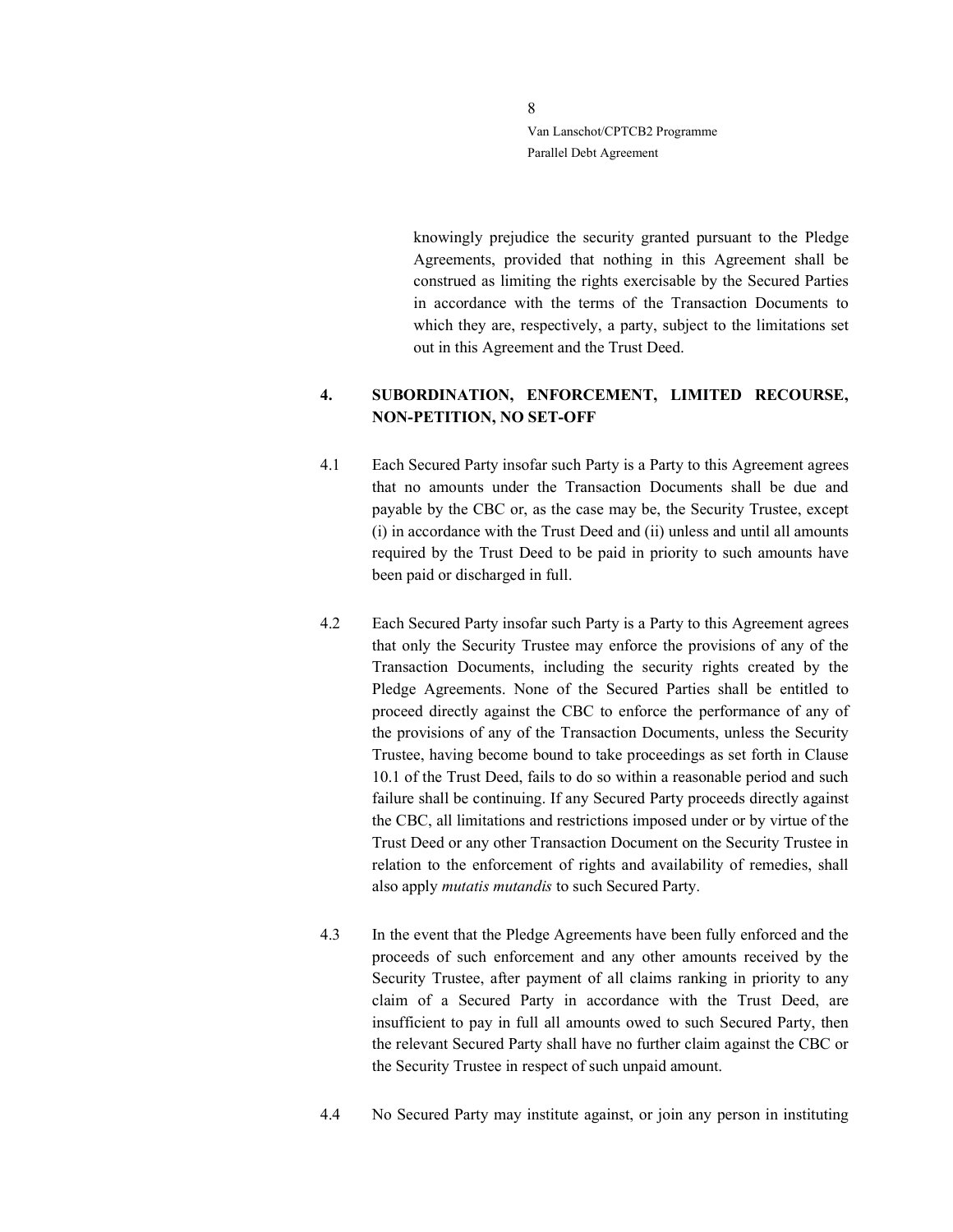> against, the CBC any bankruptcy (faillissement), suspension of payments (surseance van betaling), dissolution (ontbinding), debt settlement (schuldeisersakkoord), liquidation (vereffening) or any similar proceedings in any jurisdiction until the expiry of a period of at least one (1) year after the latest maturing Covered Bond is paid in full.

- 4.5 Each of the Secured Parties agrees to be bound by all provisions of the Trust Deed relating to each of them, including, without limitation, Clause 11.7 of the Trust Deed, as if these provisions were set forth herein. In case of a conflict between the provisions of the Trust Deed and this Agreement, the provisions of the Trust Deed shall prevail.
- 4.6 Subject to the contractual netting provisions of any Swap Agreement and the Subordinated Loan Agreement, all payments required to be made by any Secured Party under the Transaction Documents shall be made free and clear of and without any deduction for or on account of any set-off or counterclaim.

#### 5. PLEDGE AGREEMENTS

The CBC agrees that it will grant the rights of pledge as provided for in the Security Trustee Receivables Pledge Agreement and the Security Trustee Rights Pledge Agreement and any other Pledge Agreement in order to secure, inter alia, the proper performance and prompt payment in full of the CBC's obligations under the Parallel Debt.

#### 6. ACCESSION OF NEW PARTIES

- 6.1 All parties to this Agreement hereby irrevocably agree to any (additional) Swap Counterparty or such other party designated by the Security Trustee as Secured Party becoming a party to this Agreement following completion and execution of a letter substantially in the form of the Schedule hereto. Each party, by becoming a party to this Agreement, gives an irrevocable power of attorney to the Security Trustee to on its behalf accept, and thus agree to, the accession of such new parties to this Agreement.
- 6.2 All parties to this Agreement hereby irrevocably agree to any New Transferor becoming a party to any of the Transaction Documents in accordance with Clause 8 of the Guarantee Support Agreement following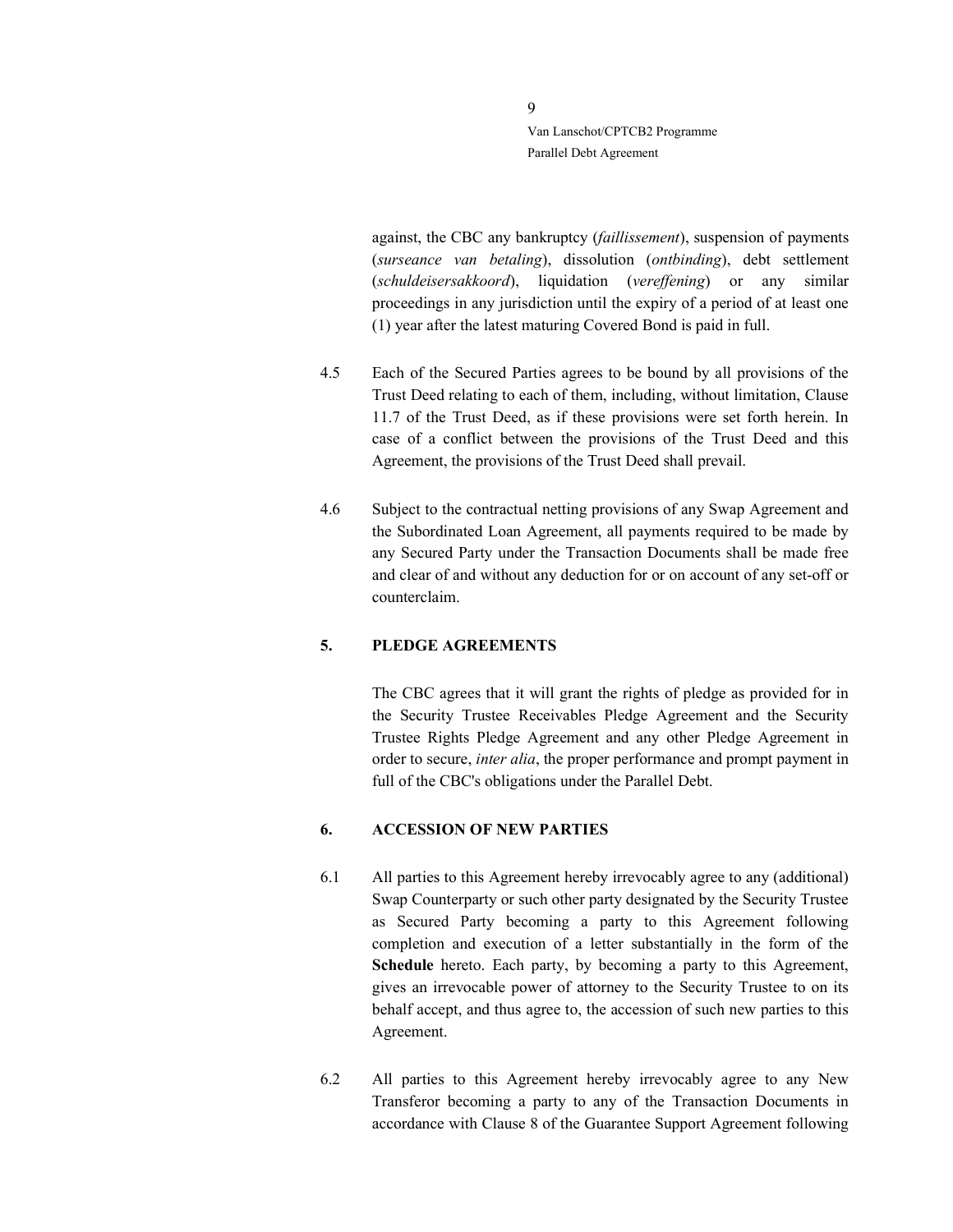> completion and execution of the Transferor Accession Letter (Schedule 6 to the Programme Agreement). Each party, by becoming a party to this Agreement, gives an irrevocable power of attorney to the CBC to on its behalf accept, and thus agree to, the accession of such New Transferors to any of the Transaction Documents.

#### 7. NO DISSOLUTION, NO NULLIFICATION

To the extent permitted by law, the parties hereby waive their rights pursuant to articles 6:265 to 6:272 inclusive of the Dutch Civil Code to dissolve (ontbinden), or demand in legal proceedings the dissolution (ontbinding) of, this Agreement. Furthermore, to the extent permitted by law, the parties hereby waive their rights under article 6:228 of the Dutch Civil Code to nullify (vernietigen), or demand in legal proceeding the nullification (vernietiging) of, this Agreement on the ground of error (dwaling).

#### 8. GOVERNING LAW AND JURISDICTION

- 8.1 This Agreement, including Clause 8.2 hereof, and any non-contractual obligations arising out of or in connection with this Agreement shall be governed by and construed in accordance with the laws of the Netherlands.
- 8.2 Any disputes arising out of or in connection with this Agreement including, without limitation, any disputes relating to any non-contractual obligations arising out of or in connection with this Agreement, shall be submitted to the exclusive jurisdiction of the competent court in Amsterdam, the Netherlands.

#### **SIGNATURES**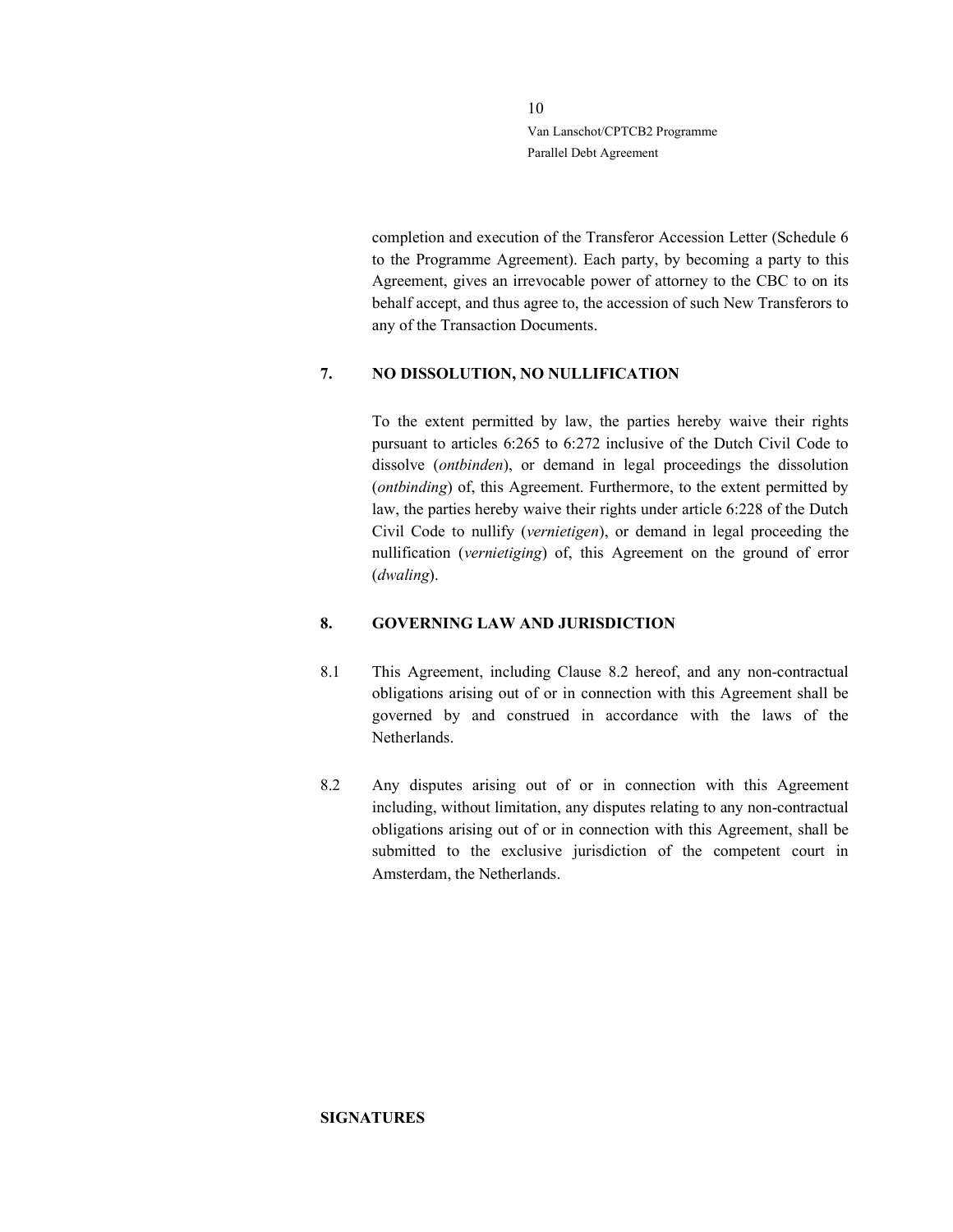### VAN LANSCHOT N.V.

| by:    | by<br>$\bullet$<br>$\sim$ |
|--------|---------------------------|
| title: | title:                    |

# VAN LANSCHOT CONDITIONAL PASS-THROUGH COVERED BOND COMPANY 2 B.V.

by : title :

# STICHTING SECURITY TRUSTEE VAN LANSCHOT CONDITIONAL PASS-THROUGH COVERED BOND COMPANY 2

by : title :

# INTERTRUST MANAGEMENT B.V.

 $\mathcal{L}_\text{max}$  and the set of the set of the set of the set of the set of the set of the set of the set of the set of the set of the set of the set of the set of the set of the set of the set of the set of the set of the s

 $\mathcal{L}_\text{max}$  and  $\mathcal{L}_\text{max}$  and  $\mathcal{L}_\text{max}$  and  $\mathcal{L}_\text{max}$ 

by :

title :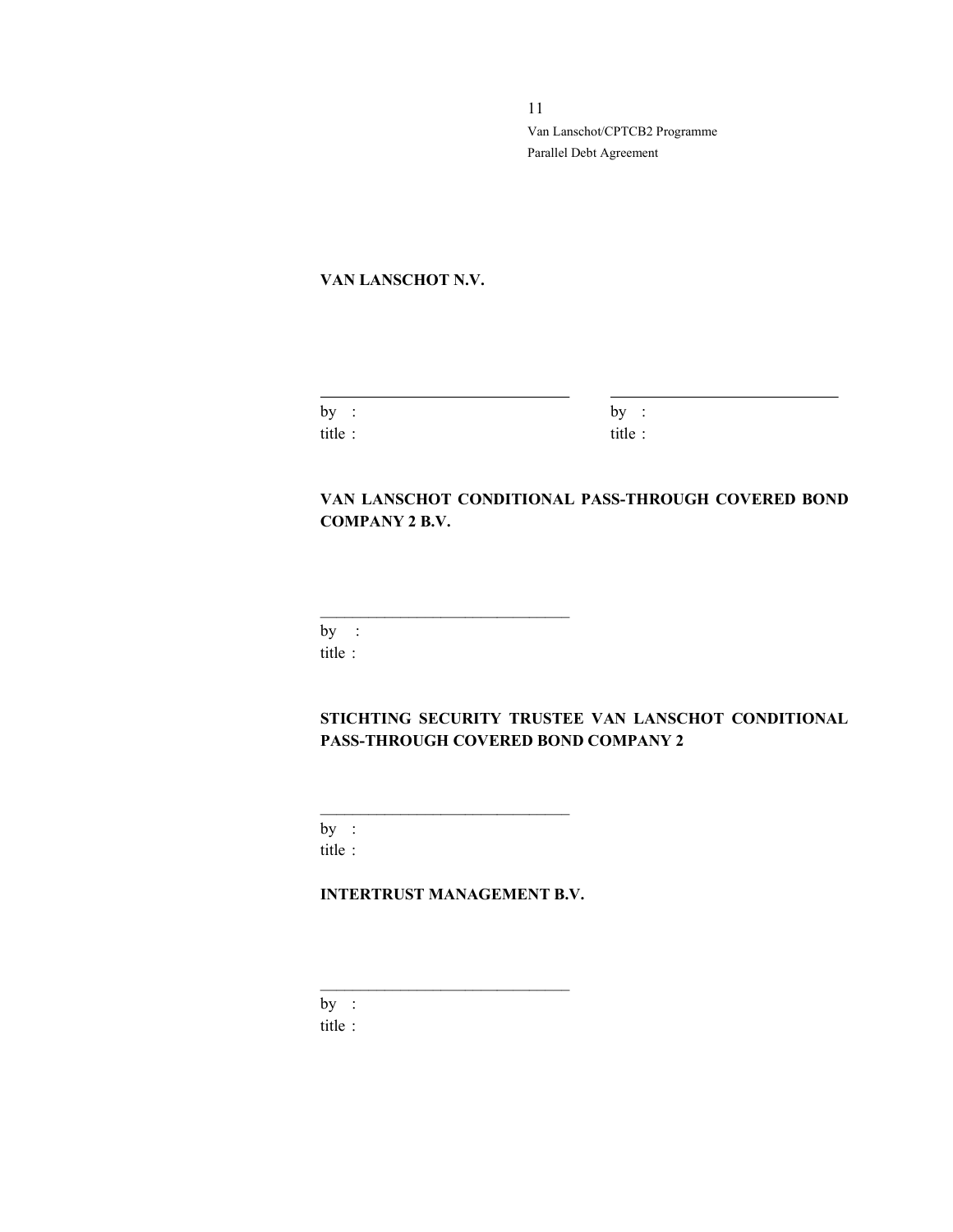# IQ EQ STRUCTURED FINANCE B.V.

 $\mathcal{L}_\text{max}$  and the set of the set of the set of the set of the set of the set of the set of the set of the set of the set of the set of the set of the set of the set of the set of the set of the set of the set of the s

by : title :

#### INTERTRUST ADMINISTRATIVE SERVICES B.V.

by : title :

BNG BANK N.V.

by :  $by$  : title : title :

 $\overline{a}$ 

 $\overline{a}$ 

 $\overline{a}$ 

# PRICEWATERHOUSECOOPERS ACCOUNTANTS N.V.

| by :   | by:     |
|--------|---------|
| title: | title : |

# CITIBANK N.A., LONDON BRANCH

| by      | $\ddot{\phantom{1}}$ | by      | $\sim$ 1. |
|---------|----------------------|---------|-----------|
| title : |                      | title : |           |